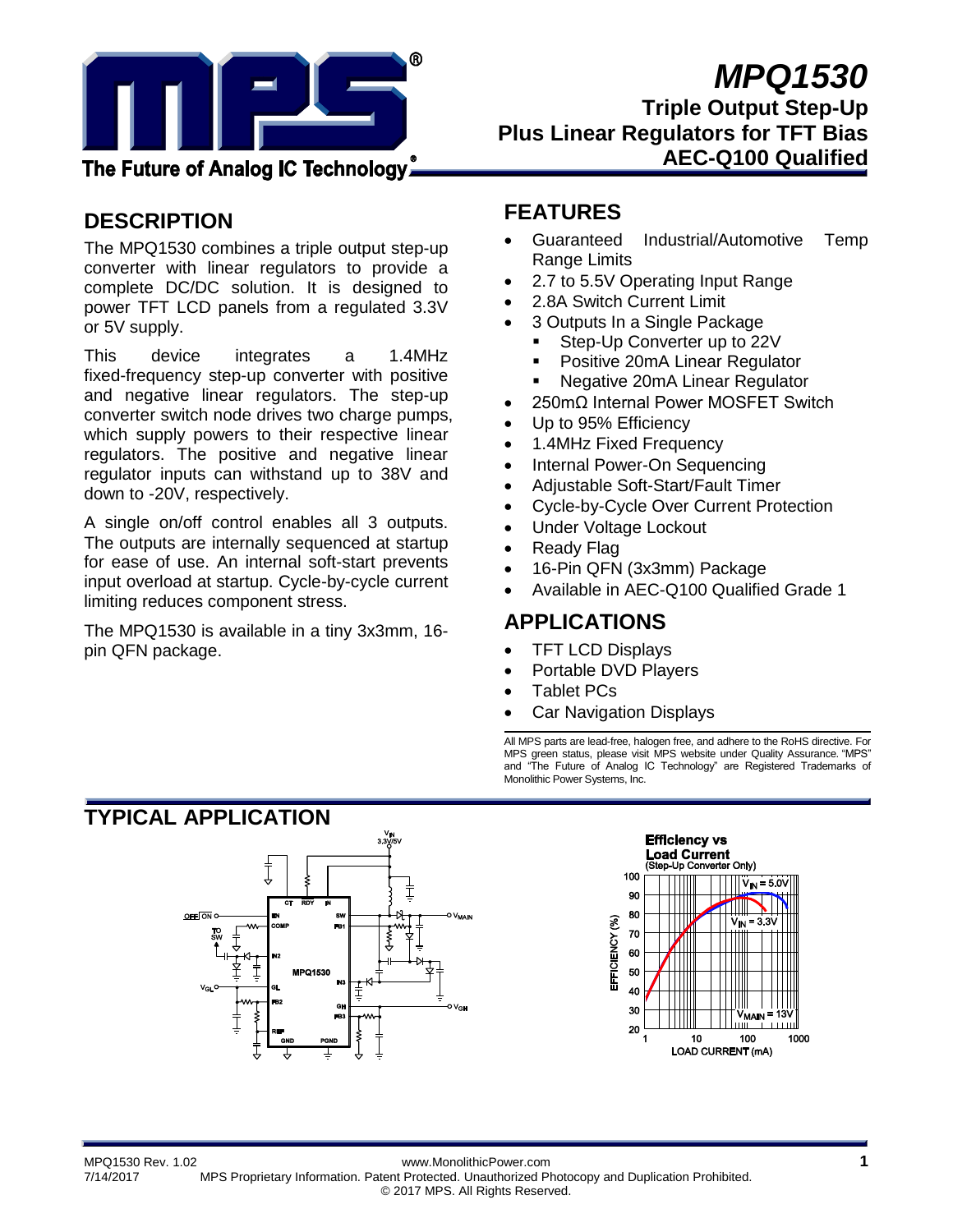### **ORDERING INFORMATION**

| <b>Part Number</b> | Package      | <b>Top Marking</b> |  |
|--------------------|--------------|--------------------|--|
| MPQ1530DQ*         | QFN16(3x3mm) |                    |  |
| MPQ1530DQ-AEC1**   |              | B8                 |  |

\* For Tape & Reel, add suffix -Z (e.g. MPQ1530DQ-Z). For RoHS Compliant Packaging, add suffix -LF (e.g. MPQ1530DQ-LF-Z)

\*\* For Tape & Reel, add suffix -Z (e.g. MPQ1530DQ-AEC1-Z). For RoHS Compliant Packaging, add suffix -LF (e.g. MPQ1530DQ-AEC1-LF-Z)



# **PACKAGE REFERENCE**

## **ABSOLUTE MAXIMUM RATINGS (1)**

IN Supply Voltage......................... –0.3V to +6V SW Voltage................................. –0.3V to +25V IN2, GL Voltage .......................... +0.3V to –25V IN3, GH Voltage.......................... –0.3V to +40V IN2 to IN3 Voltage ...................... –0.3V to +60V All Other Pins................................ –0.3V to +6V Continuous Power Dissipation  $(T_A = +25^{\circ}C)^{(2)}$ QFN16 (3 x 3mm)…………………………....2.1W Junction Temperature………………………………125°C Lead Temperature ...................................260C Storage Temperature .............. -65°C to +150°C

#### *ESD Susceptibility (3)*

HBM (Human Body Mode)

•IN3: CLASS 1A; •GH: CLASS 1B; •GL: CLASS 1C; •Other Pins: CLASS 2;

CDM (Charged Device Mode) •All Pins: CLASS IV;

#### *Recommended Operating Conditions (4)*

| Main Output Voltage $V_{\text{IN}}$ to 22V |  |
|--------------------------------------------|--|
| IN2, GL Voltage0V to -20V                  |  |
|                                            |  |

Operating Junction Temp.  $(T_J)$ . -40°C to +125°C

| Thermal Resistance <sup>(5)</sup> | $\theta_{JA}$ $\theta_{JC}$ |  |
|-----------------------------------|-----------------------------|--|
|                                   |                             |  |

#### **Notes:**

- 1) Absolute maximum are rated under room temperature unless otherwise noted. Exceeding these ratings may damage the device.
- 2) The maximum allowable power dissipation is a function of the maximum junction temperature  $T_J$  (MAX), the junction-toambient thermal resistance  $\theta_{JA}$ , and the ambient temperature  $T_A$ . The maximum allowable continuous power dissipation at any ambient temperature is calculated by  $P_D$  (MAX) =  $(T_J)$  $(MAX)-T_A)/\theta_{JA}$ . Exceeding the maximum allowable power dissipation will cause excessive die temperature, and the regulator will go into thermal shutdown. Internal thermal shutdown circuitry protects the device from permanent damage.
- 3) Devices are ESD sensitive. Handle with precaution.
- 4) The device is not guaranteed to function outside of its operating conditions.
- 5) Measured on approximately 1" square of 1 oz copper.

MPQ1530 Rev. 1.02 www.MonolithicPower.com **2**

7/14/2017 MPS Proprietary Information. Patent Protected. Unauthorized Photocopy and Duplication Prohibited. © 2017 MPS. All Rights Reserved.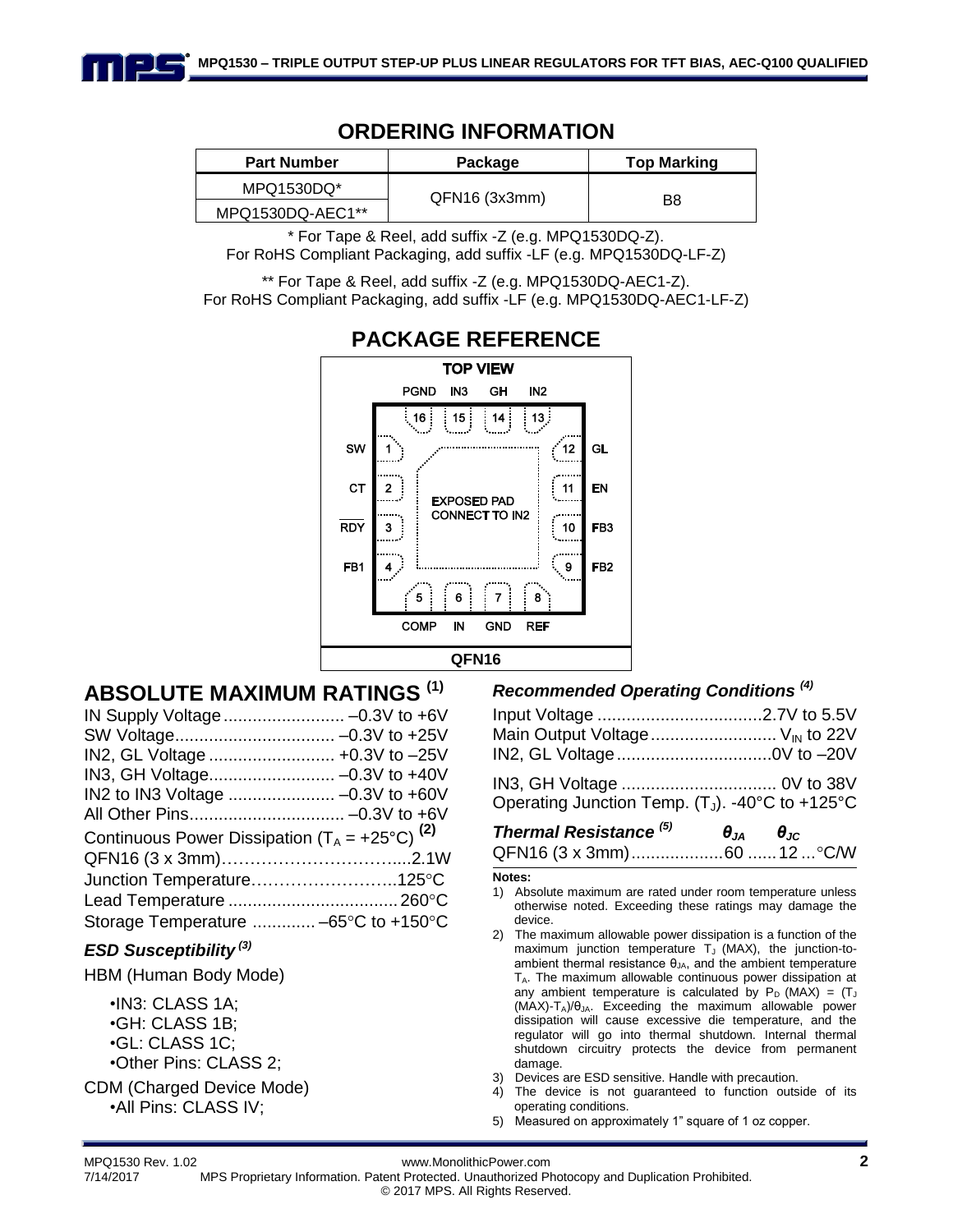## **ELECTRICAL CHARACTERISTICS (6)**

#### $V_{IN}$  = 5V,  $T_J$  = -40°C to +125°C, Typical value are at  $T_J$  = +25°C, unless otherwise noted.

| <b>Parameter</b>                            | <b>Symbol</b>             | <b>Condition</b>                                          | Min   | <b>Typ</b> | <b>Max</b>   | <b>Units</b>      |
|---------------------------------------------|---------------------------|-----------------------------------------------------------|-------|------------|--------------|-------------------|
| Input Voltage Range                         | $V_{IN}$                  |                                                           | 2.7   |            | 5.5          | V                 |
| IN Undervoltage Lockout Threshold           | V <sub>UVLO</sub>         | <b>IN Rising</b>                                          | 2.25  |            | 2.65         | V                 |
| IN Undervoltage Lockout Hysteresis          |                           |                                                           |       | 100        |              | mV                |
| <b>IN Shutdown Current</b>                  |                           | $V_{EN} \leq 0.3V$                                        |       | 0.5        | $\mathbf 1$  | μA                |
| <b>IN Quiescent Current</b>                 |                           | $V_{EN}$ > 2V, $V_{FB1}$ = 1.4V                           |       | 1.3        | 1.6          | mA                |
| EN Input High Voltage                       | V <sub>EN HIGH</sub>      | <b>EN Rising</b>                                          | 1.6   |            |              | V                 |
| <b>EN Input Low Voltage</b>                 |                           |                                                           |       |            | 0.3          | V                 |
| <b>EN Hysteresis</b>                        |                           |                                                           |       | 250        |              | mV                |
| <b>EN Input Bias Current</b>                |                           |                                                           |       |            | $\mathbf 1$  | μA                |
| <b>Oscillator</b>                           |                           |                                                           |       |            |              |                   |
| <b>Switching Frequency</b>                  | $f_{SW}$                  |                                                           | 1     | 1.4        |              | <b>MHz</b>        |
| Maximum Duty Cycle                          | $\mathsf{D}_{\mathsf{M}}$ |                                                           | 85    | 90         |              | %                 |
| <b>Soft Start Period</b>                    |                           | $C_{CT} = 10nF$                                           |       | 6          |              | ms                |
| Regulator #2 Turn-On/Turn-Off Delay         |                           |                                                           |       | 3          |              | μs                |
|                                             |                           | $C_{CT} = 10nF$                                           |       | $\,6$      |              | ms                |
| <b>Error Amplifier</b>                      |                           |                                                           |       |            |              |                   |
| Error Amplifier Voltage Gain <sup>(6)</sup> | $Av_{EA}$                 |                                                           |       | 400        |              | V/V               |
| Error Amplifier Transconductance            | $\mathsf{Gm}_\mathsf{EA}$ |                                                           |       | 1000       |              | µA/V              |
| <b>COMP Maximum Output Current</b>          |                           |                                                           |       | ±100       |              | μA                |
| FB1, FB3 Regulation Voltage                 |                           |                                                           | 1.22  | 1.25       | 1.28         | $\vee$            |
| FB2 Regulation Voltage                      |                           |                                                           | $-25$ | 0          | $+25$        | mV                |
| FB1, FB3 Input Bias Current                 |                           | $V_{FB1} = V_{FB3} = 1.25V$                               |       | ±100       |              | nA                |
| FB2 Input Bias Current                      |                           | $VFB2 = 0V$                                               |       | ±100       |              | nA                |
| <b>Reference (REF)</b>                      |                           |                                                           |       |            |              |                   |
| <b>REF Regulation Voltage</b>               |                           | $I_{REF} = 50 \mu A$                                      | 1.22  | 1.25       | 1.28         | V                 |
| <b>REF Load Regulation</b>                  |                           | $0\mu A < I_{REF} < 200\mu A$                             |       | 1          | 1.2          | %                 |
| <b>Output Switch (SW)</b>                   |                           |                                                           |       |            |              |                   |
| SW On Resistance <sup>(6)</sup>             |                           | $V_{IN} = 5V$                                             |       | 250        |              | $m\Omega$         |
|                                             |                           | $V_{IN} = 3V$                                             |       | 400        |              | $m\Omega$         |
| <b>SW Current Limit</b>                     | $I_{LIM}$                 | $TJ=+25oC$                                                | 2.5   | 3.6        |              | A                 |
|                                             |                           | T <sub>J</sub> =-40 <sup>o</sup> C to +125 <sup>o</sup> C | 2.2   | 3.6        |              |                   |
| SW Leakage Current                          |                           | $V_{SW} = 22V$                                            |       | 0.5        | $\mathbf{1}$ | μA                |
| GL Dropout Voltage <sup>(7)</sup>           |                           | $V_{GL} = -10V$ , $I_{GL} = -20mA$                        |       | 0.1        | 0.3          | V                 |
| GH Dropout Voltage <sup>(7)</sup>           |                           | $V_{GH} = 20V, I_{GH} = 20mA$                             |       | 0.45       | 1            | V                 |
| <b>GL Leakage Current</b>                   |                           | $V_{1N2} = -15V$ , $V_{GL} = GND$                         |       |            | $\mathbf 1$  | μA                |
| <b>GH Leakage Current</b>                   |                           | $V_{IN3} = 25V, V_{GH} = GND$                             |       |            | $\mathbf{1}$ | μA                |
| Thermal Shutdown <sup>(6)</sup>             |                           |                                                           |       | 160        |              | $^\circ \text{C}$ |

#### **Notes:**

6) Not production tested.

7) Dropout Voltage is the input to output differential at which the circuit ceases to regulate against further reduction in input voltage.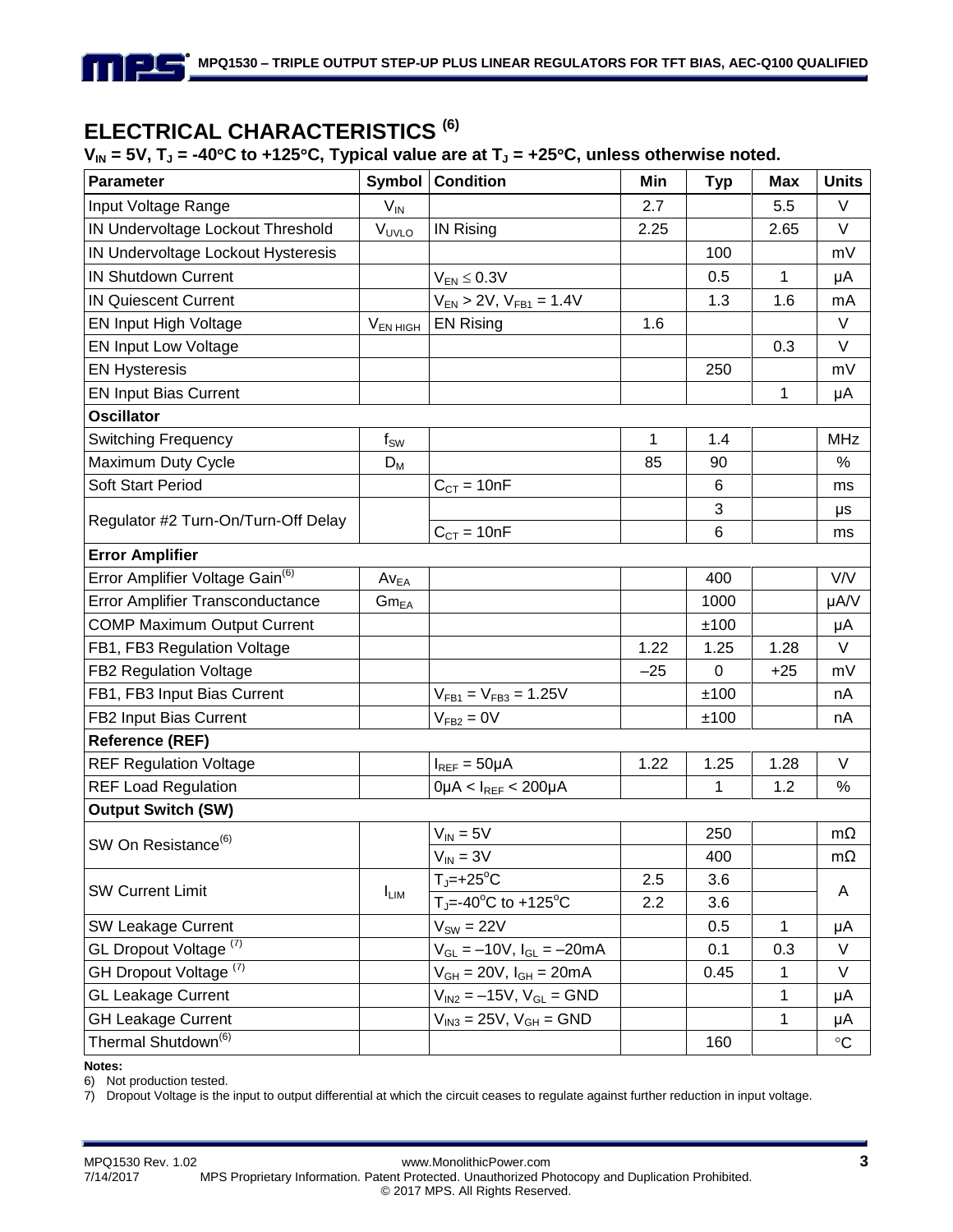## **TYPICAL PERFORMANCE CHARACTERISTICS**

**Circuit of Figure 3,**  $V_{IN}$  **= 5V,**  $V_{MAN}$  **= 13V,**  $I_{MAN}$  **= 200mA,**  $V_{GL}$  **= -8.5V,**  $I_{GL}$  **= 10mA,**  $V_{GH}$  **= 27V,**  $I_{GH}$  = 10mA,  $T_A$  = +25 $^{\circ}$ C, unless otherwise noted.











**Positive Linear Regulator Load Regulation** 



**Power-On Sequence** 



MPQ1530 Rev. 1.02 www.MonolithicPower.com **4** 7/14/2017 MPS Proprietary Information. Patent Protected. Unauthorized Photocopy and Duplication Prohibited. © 2017 MPS. All Rights Reserved.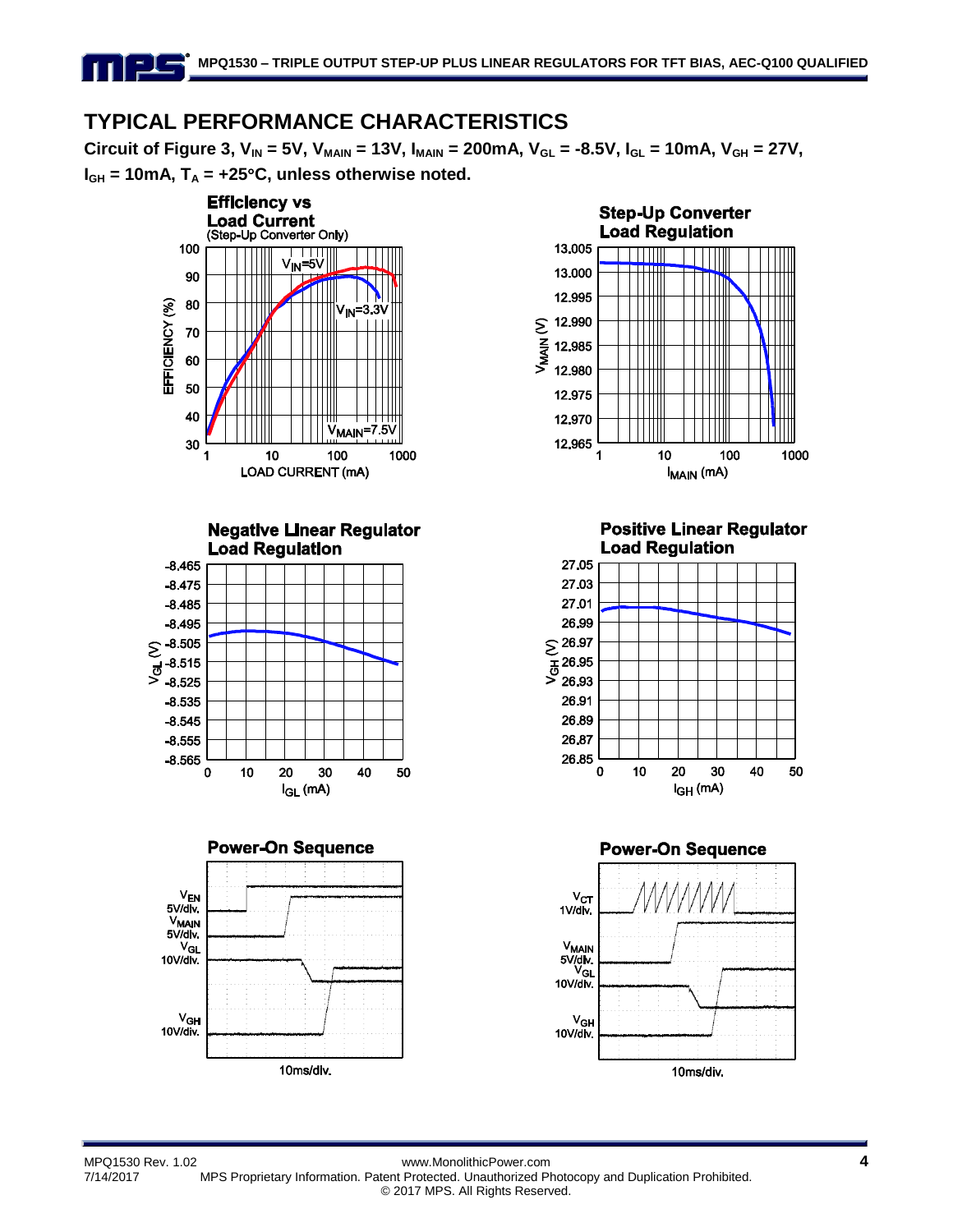## **TYPICAL PERFORMANCE CHARACTERISTICS** *(continued)*

**Circuit of Figure 3,**  $V_{IN} = 5V$ **,**  $V_{MAIN} = 13V$ **,**  $I_{MAIN} = 200mA$ **,**  $V_{GL} = -8.5V$ **,**  $I_{GL} = 10mA$ **,**  $V_{GH} = 27V$ **,**  $I_{GH}$  = 10mA,  $T_A$  = +25 $^{\circ}$ C, unless otherwise noted.



**TEMPERATURE (°C)**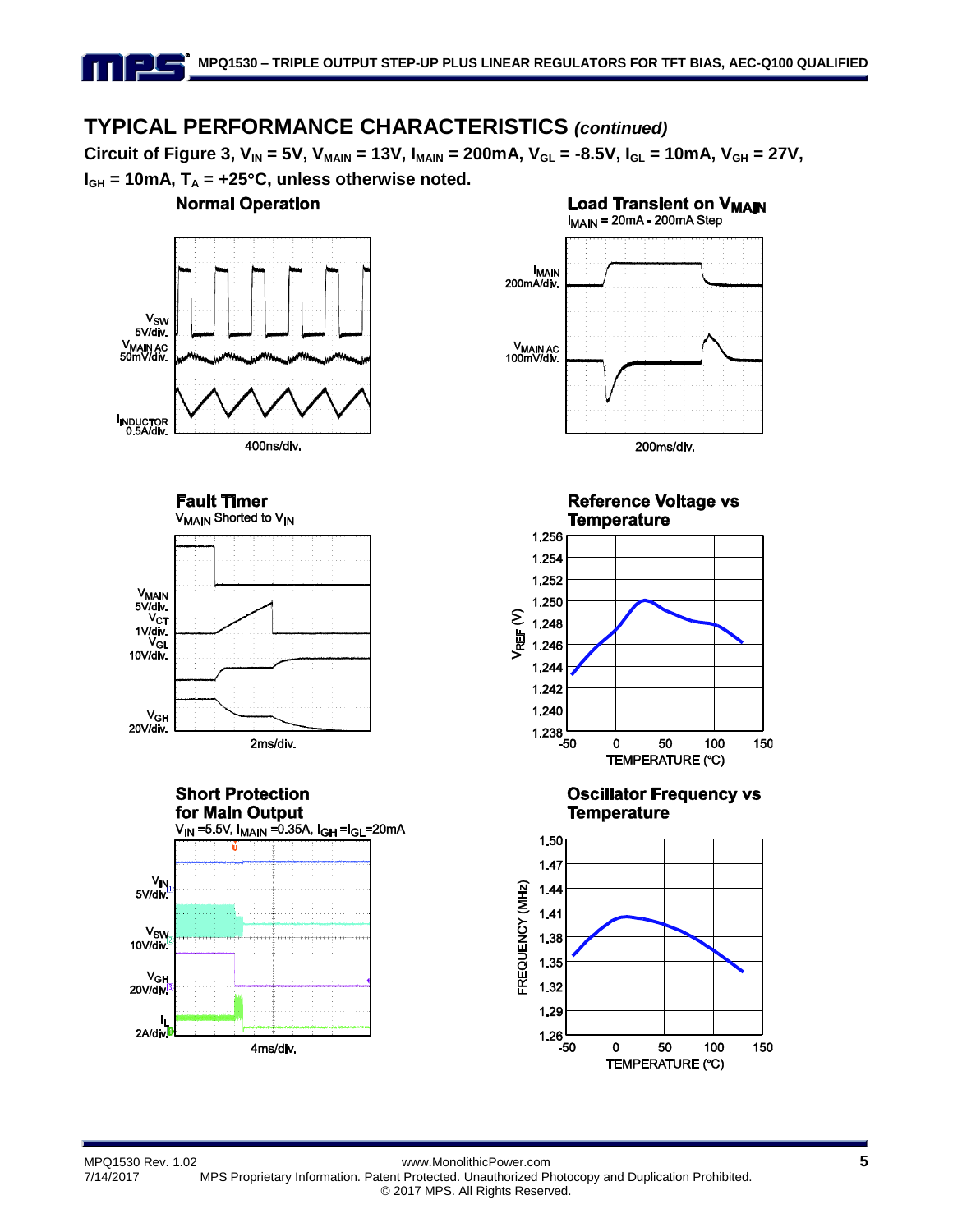### **PIN FUNCTIONS**

<u> - 1 – </u>

1 I I

| QFN<br>Pin#     |                 | Name   Description                                                                                                                                                                                                                                                                                                                                                                                                                                                                                                                         |
|-----------------|-----------------|--------------------------------------------------------------------------------------------------------------------------------------------------------------------------------------------------------------------------------------------------------------------------------------------------------------------------------------------------------------------------------------------------------------------------------------------------------------------------------------------------------------------------------------------|
| 1               | SW              | Step-Up Converter Power Switch Node. Connect an inductor between the input source and SW,<br>and connect a rectifier from SW to the main output to complete the step-up converter. SW is the<br>drain of the internal $250 \text{m}\Omega$ N-Channel MOSFET switch.                                                                                                                                                                                                                                                                        |
| $\overline{2}$  | <b>CT</b>       | Timing Capacitor for Power Supply Soft-Start and Power-On Sequencing. A capacitor from CT to<br>GND controls the soft-start and sequencing turn-on delay periods. See Power-On Sequencing and<br>Start Up Timing Diagram.                                                                                                                                                                                                                                                                                                                  |
| 3               | <b>RDY</b>      | Regulators Not Ready. During startup RDY will be left high. Once the turn-on sequence is<br>complete, this pin will be pulled low if all FB voltages exceed 80% of their specified thresholds. After<br>all regulators are turned-on, a fault in any regulator that causes the respective FB voltage to fall<br>below 80% of its threshold will cause RDY to go high after approximately 15µs. If the fault persists<br>for more than approximately 6ms (for $CCT=10nF$ ), the entire chip will shut down. See Fault Sensing<br>and Timer. |
| 4               | FB1             | Step-Up Converter Feedback Input. FB1 is the inverting input of the internal error amplifier. Connect<br>a resistive voltage divider from the output of the step-up converter to FB1 to set the step-up<br>converter output voltage.                                                                                                                                                                                                                                                                                                       |
| 5               | <b>COMP</b>     | Step-Up Converter Compensation Node. COMP is the output of the error amplifier. Connect a series<br>RC network to compensate the regulation control loop of the step-up converter.                                                                                                                                                                                                                                                                                                                                                         |
| 6               | $\sf IN$        | Internal Power Input. IN supplies the power to the MPQ1530. Bypass IN to PGND with a 10µF or<br>greater capacitor.                                                                                                                                                                                                                                                                                                                                                                                                                         |
| $\overline{7}$  | <b>GND</b>      | Signal Ground.                                                                                                                                                                                                                                                                                                                                                                                                                                                                                                                             |
| 8               | <b>REF</b>      | Reference Output. REF is the 1.25V reference voltage output. Bypass REF to GND with a 0.1µF or<br>greater capacitor. Connect REF to the low-side resistor of the negative linear regulator feedback<br>string.                                                                                                                                                                                                                                                                                                                             |
| 9               | FB <sub>2</sub> | Negative Linear Regulator Feedback Input. Connect the FB2 feedback resistor string between GL<br>and REF to set the negative linear regulator output voltage. FB2 regulation threshold is GND.                                                                                                                                                                                                                                                                                                                                             |
| 10 <sup>1</sup> | FB <sub>3</sub> | Positive Linear Regulator Feedback Input. Connect the FB3 feedback resistor string between GH<br>and GND to set the positive linear regulator output voltage. FB3 regulation threshold is 1.25V.                                                                                                                                                                                                                                                                                                                                           |
| 11              | EN              | On/Off Control Input. Drive EN high to turn on the MPQ1530, drive EN low to turn it off. For<br>automatic startup, connect EN to IN. Once the MPQ1530 is turned on, it sequences the outputs on<br>(See Power-On Sequencing). When turned off, all outputs are immediately disabled.                                                                                                                                                                                                                                                       |
| 12              | GL              | Negative Linear Regulator Output. GL is the output of the negative linear regulator. GL can supply<br>up to 20mA to the load. Bypass GL to GND with a 1µF or greater, low-ESR, ceramic capacitor.                                                                                                                                                                                                                                                                                                                                          |
| 13              | IN <sub>2</sub> | Negative Linear Regulator Input. IN2 is the input of the negative linear regulator. Drive IN2 with an<br>inverting charge pump powered from SW. IN2 can go as low as -20V. For QFN package, connect<br>the exposed pad to IN2 pin.                                                                                                                                                                                                                                                                                                         |
| 14              | GH              | Positive Linear Regulator Output. GH is the output of the positive linear regulator. GH can supply as<br>much as 20mA to the load. Bypass GH to GND with a 1µF or greater, low-ESR, ceramic capacitor.                                                                                                                                                                                                                                                                                                                                     |
| 15              | IN <sub>3</sub> | Positive Linear Regulator Input. IN3 is the input to the positive linear regulator. Drive IN3 with a<br>doubling, tripling, or quadrupling charge pump from SW. IN3 voltage can go as high as 38V.                                                                                                                                                                                                                                                                                                                                         |
| 16              | <b>PGND</b>     | Power Ground. PGND is the source of the internal $250 \text{m}\Omega$ N-Channel MOSFET switch. Connect<br>PGND to GND as close to the MPQ1530 as possible.                                                                                                                                                                                                                                                                                                                                                                                 |
| Pad             | Expos           | No internal electrical connections. Solder it to the lowest potential (IN2 pin) plane to reduce<br>ed pad   thermal resistance.                                                                                                                                                                                                                                                                                                                                                                                                            |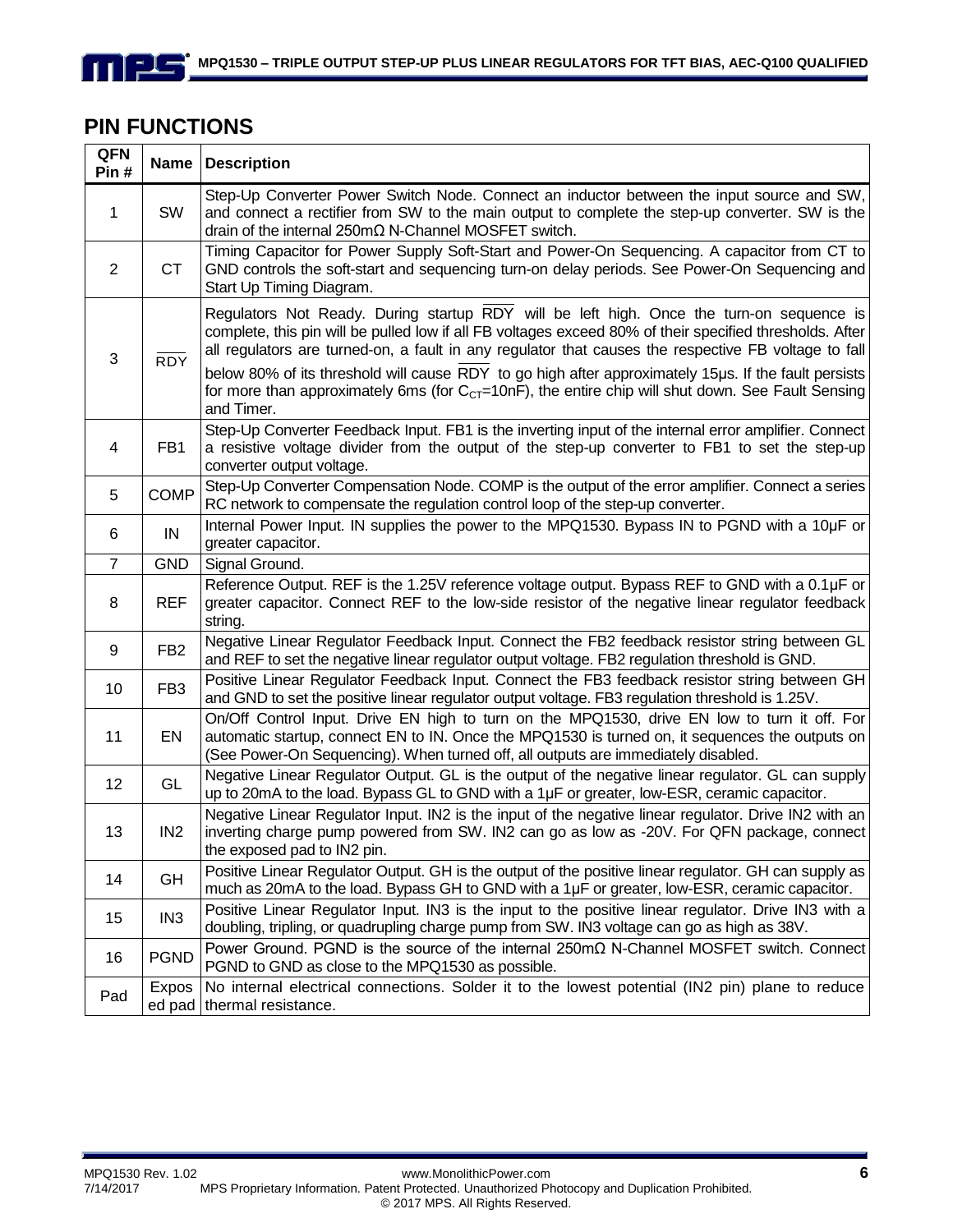## **BLOCK DIAGRAM**

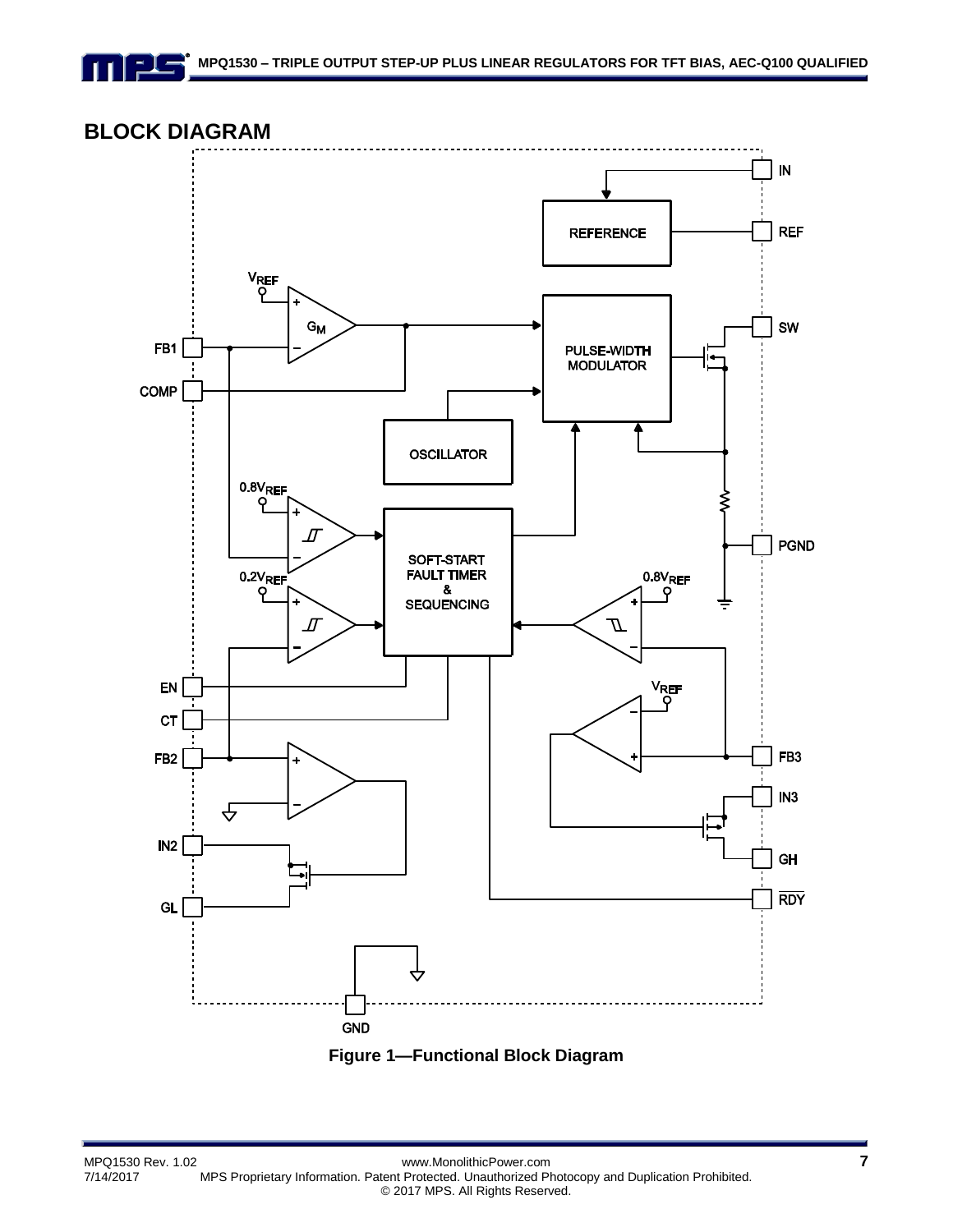### **OPERATION**

The MPQ1530 is a step-up converter with two integrated linear regulators to power TFT LCD panels. Typically the linear regulators are powered from charge-pumps driven from the switch node (SW). The user can set the positive charge-pump to be a doubler, tripler, or quadrupler to achieve the required linear regulator input voltage for the selected output voltage. Typically the negative charge-pump is configured as a 1x inverter.

#### **Step-Up Converter**

The step-up, fixed-frequency, 1.4MHz converter employs a current-mode control architecture that maximizes loop bandwidth to provide fasttransient responses needed for TFT LCD drivers. High switching frequency allows for smaller inductors and capacitors minimizing board space and thickness.

#### **Linear Regulators**

The positive linear regulator (GH) uses a P-Channel pass element to drop the input voltage down to the regulated output voltage. The feedback of the positive linear regulator is a conventional error amplifier with the regulation threshold at 1.25V.

The negative linear regulator (GL) uses a N-Channel pass element to raise the negative input voltage up to the regulated output voltage. The feedback threshold for the negative linear regulator is ground. The resistor string goes from REF (1.25V) to FB2 and from FB2 to GL to set the negative output voltage.

The difference between the voltage at IN3 and the voltage at IN2 is limited to 60V abs. max.

#### **Fault Sensing and Timer**

Each of the 3 outputs has an internal comparator that monitors its respective output voltage by measuring the voltage at its respective FB input. When any FB input indicates that the output voltage is below approximately 80% of the correct regulation voltage, the fault timer enables and the RDY pin goes high.

The fault timer uses the same CT capacitor as the soft-start sequencer. If any fault persists to the end of the fault timer (One CT cycle is 6ms for a 10nF capacitor), all outputs are disabled. Once the outputs are shut down due to the fault timer, the MPQ1530 must be re-enabled by either cycling EN or by cycling the input power.

If the fault persists for less than the fault timer period, RDY will be pulled low and the part will function as though no fault has occurred.

#### **Power-On Sequencing and Soft-Start**

The MPQ1530 automatically sequences its outputs at startup. When EN goes from low to high, or if EN is held high and the input voltage IN rises above the under-voltage lockout threshold, the outputs turn on in the following sequence:

- 1. Step-up Converter
- 2. Negative Linear Regulator (GL)
- 3. Positive Linear Regulator (GH)

Each output turns on with a soft-start voltage ramp. The soft-start ramp period is set by the timing capacitor connected between CT and GND. A 10nF capacitor at CT sets the soft-start ramp period to 6ms. The timing diagram is shown in Figure 2.

After the MPQ1530 is enabled, the power-on reset spans three periods of the CT ramp. First the step-up converter is powered up with reference to the CT ramp and allowed one period of the CT ramp to settle. Next the negative linear regulator (GL) is soft-started by ramping REF, which coincides with the CT ramp, and also allowed one CT ramp period to settle.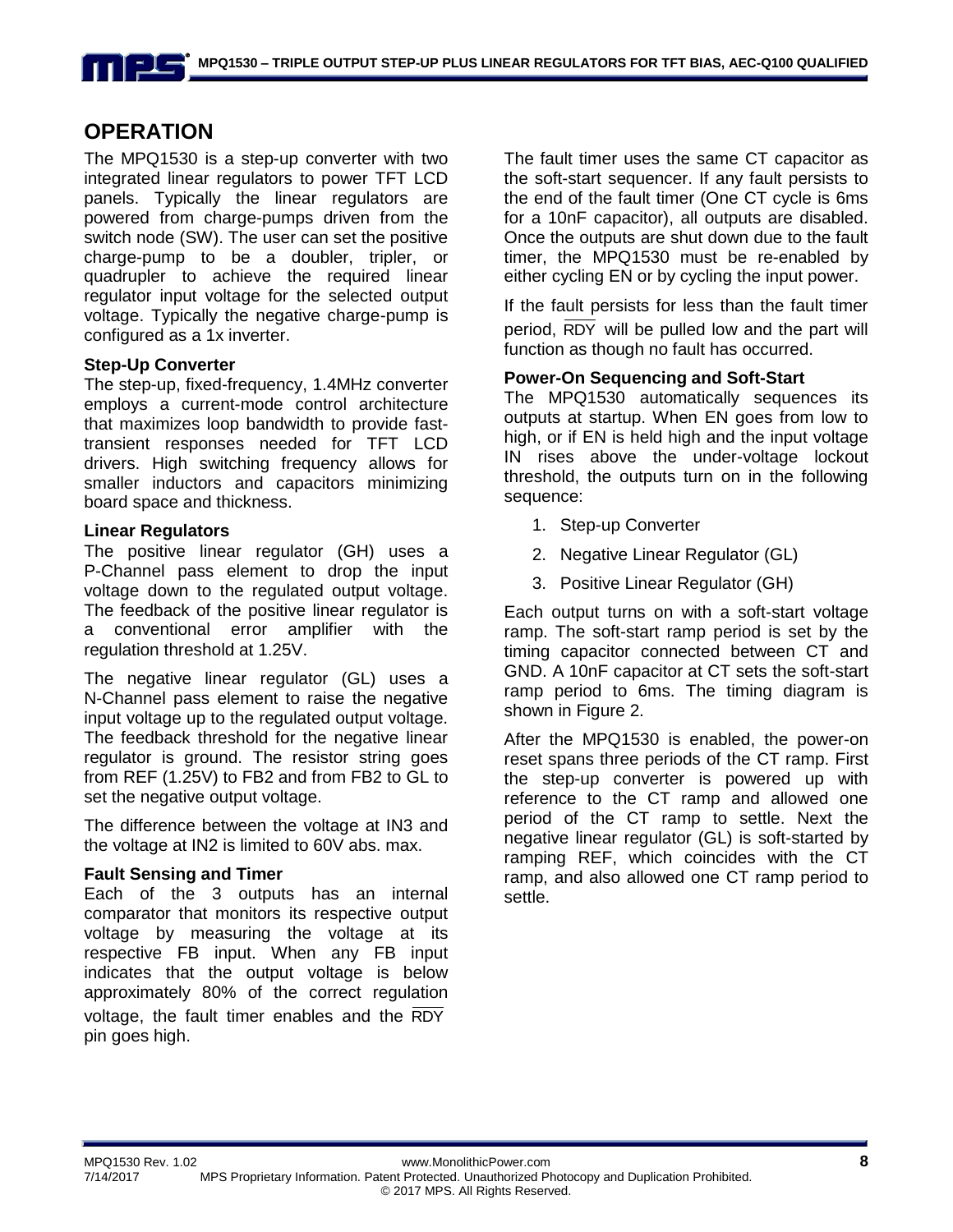The positive linear regulator (GH) is then softstarted and allowed to settle in one period of CT ramp. Nine periods of the CT ramp have occurred since the chip enabled. If all outputs are in regulation (>80%), the CT will stop ramping and be held at ground.

The RDY pin will be pulled down to an active low. If any output remains below regulation (<80%) before and through the nine CT periods, RDY will remain high and CT will begin its fault timer pulse.



**Figure 2—Startup Timing Diagram**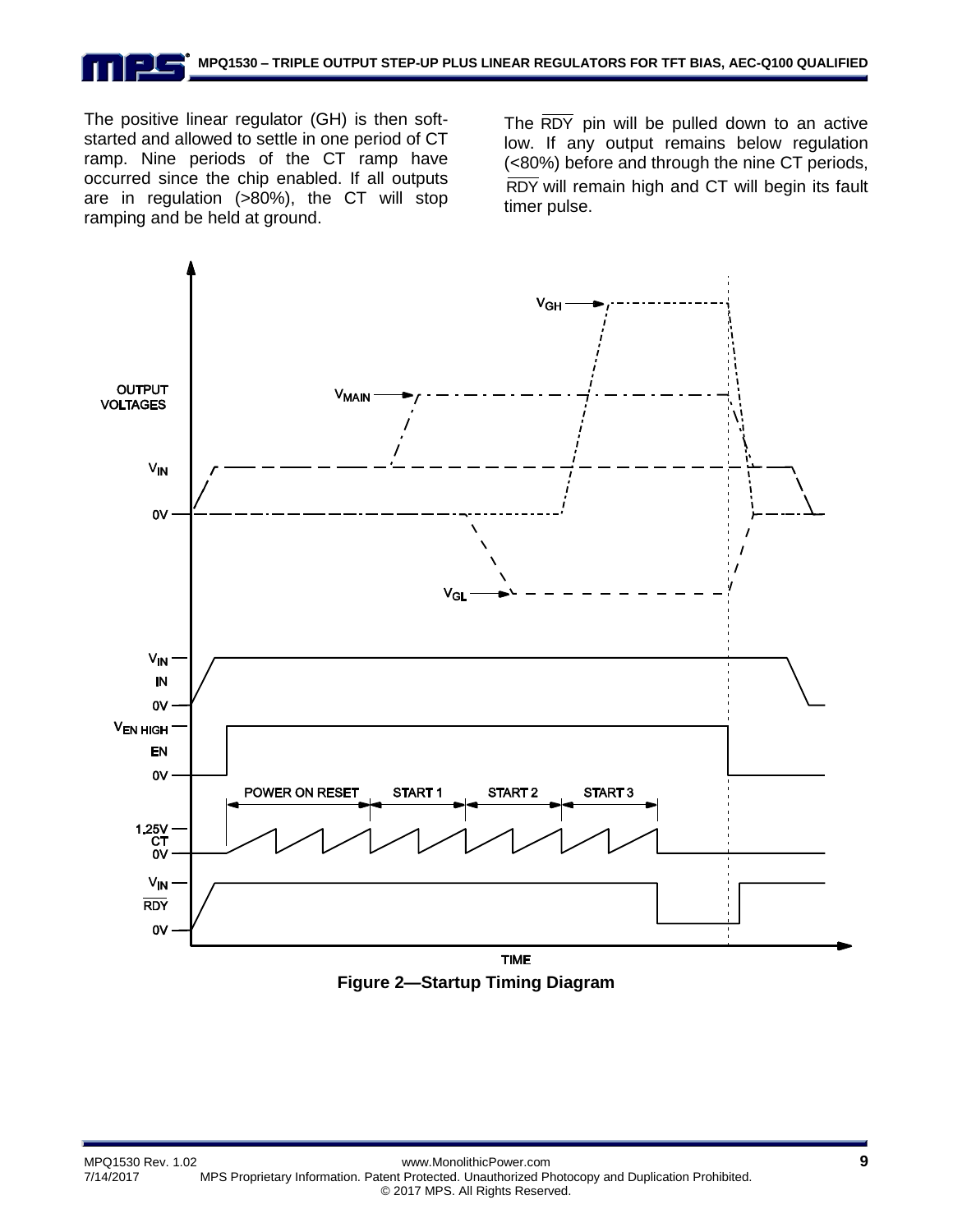### **APPLICATION INFORMATION COMPONENT SELECTION**

### **Setting the Output Voltages**

Set the output voltage on each output by selecting the resistive voltage divider ratio. The voltage divider drops the output voltage to the feedback threshold voltage. Use 10kΩ to 50kΩ for the low-side resistor  $R_1$  of the voltage divider.

For the step-up converter, determine the highside resistor  $R_H$  by the equation:

$$
R_H = \frac{V_{MAIN} - V_{FB1}}{\left(\frac{V_{FB1}}{R_L}\right)}
$$

Where  $V_{MAIN}$  is the output voltage of the step-up converter.

For the positive charge-pump, determine the high-side resistor  $R_H$  by the equation:

$$
R_H = \frac{V_{GH} - V_{FB3}}{\left(\frac{V_{FB3}}{R_L}\right)}
$$

For the negative charge-pump, determine the high-side resistor  $R_H$  by the equation:

$$
R_H = \frac{-V_{GL}}{\left(\frac{V_{REF}}{R_L}\right)}
$$

#### **Selecting the Inductor**

The inductor is required to force the higher output voltage while being driven by the input voltage. A larger value inductor results in less ripple current that results in lower peak inductor current, reducing stress on the internal N-Channel switch. However, the larger value inductor has a larger physical size, higher series resistance, and/or lower saturation current.

A 4.7µH inductor is recommended for most applications. A good rule of thumb is to allow the peak-to-peak ripple current to be approximately 30-50% of the maximum input current. Make sure that the peak inductor current is below 75% of the current limit to prevent loss of regulation due to the current limit. Also make sure that the inductor does not

saturate under the worst-case load transient and startup conditions.

Calculate the required inductance value by the equation:

$$
L = \frac{V_{IN} \times (V_{OUT} - V_{IN})}{V_{OUT} \times f_{SW} \times \Delta I}
$$

$$
I_{IN(MAX)} = \frac{V_{OUT} \times I_{LOAD(MAX)}}{V_{IN} \times \eta}
$$

$$
\Delta I = (30\% - 50\%)I_{IN(MAX)}
$$

Where  $I_{\text{LOAD} (MAX)}$  is the maximum load current, ΔI is the peak-to-peak inductor ripple current, and η is efficiency.

#### **Selecting the Input Capacitor**

An input capacitor is required to supply the AC ripple current to the inductor, while limiting noise at the input source. A low ESR capacitor is required to keep the noise at the IC to a minimum. Since it absorbs the input switching current it requires an adequate ripple current rating. Use a capacitor with RMS current rating greater than the inductor ripple current (see selecting the Inductor to determine the inductor ripple current). One 10μF ceramic capacitor is used in the application circuit of Figure 3 because of the high source impedance seen in typical lab setups. Actual applications usually have much lower source impedance since the step-up converter typically runs directly from the output of another regulated supply. Typically, the input capacitance can be reduced below the value used in the typical application circuit.

To insure stable operation place the input capacitor as close to the IC as possible. Alternately a smaller high quality 0.1μF ceramic capacitor may be placed closer to the IC if the larger capacitor is placed further away.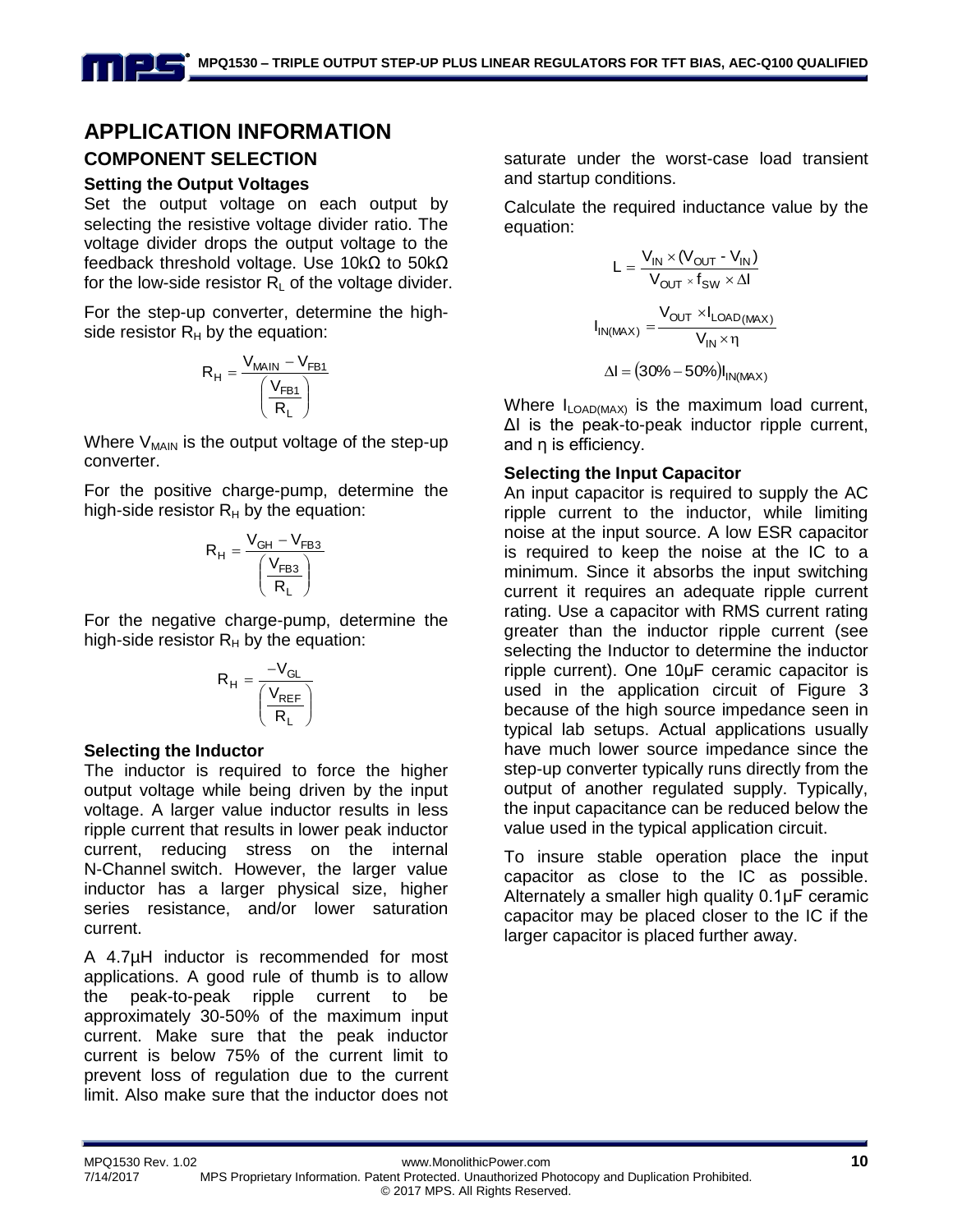#### **Selecting the Rectifier Diodes**

The MPQ1530's high switching frequency demands high-speed rectifiers. Schottky diodes are recommended for most applications because of their fast recovery time and low forward voltage. Typically, a 1A Schottky diode is recommended for the step-up converter. 100mA Schottky diodes such as Central Semiconductor CMPSH-3 are recommended for low current charge-pump circuits.

#### **Selecting the Output Capacitor of the Step-Up Converter**

The output capacitor is required to maintain the DC output voltage. Low ESR capacitors are preferred to keep the output voltage ripple to a minimum. The characteristics of the output capacitor also affect the stability of the regulation control system. A 10μF ceramic capacitor works well in most applications. In the case of ceramic capacitors, the impedance of the capacitor at the switching frequency is dominated by the capacitance, and so the output voltage ripple is mostly independent of the ESR. The output voltage ripple is estimated to be:

$$
V_{\text{RIPPLE}} \cong \left(1 - \frac{V_{\text{IN}}}{V_{\text{MAIN}}}\right) \times \frac{I_{\text{LOAD}}}{C2 \times f_{\text{SW}}}
$$

Where  $V_{RIPPLE}$  is the output ripple voltage,  $I_{LOAD}$ is the load current, and C2 is the capacitance of the output capacitor of the step-up converter.

#### **Selecting the Number of Charge-Pump Stages**

For highest efficiency, always choose the lowest number of charge-pump stages that meets the output requirement.

The number of positive charge-pump stages  $N_{POS}$  is given by:

$$
N_{POS} = \frac{V_{GH} - V_{DROPOUT} - V_{MAIN}}{V_{MAIN} - 2V_D}
$$

Where  $V_D$  is the forward voltage drop of the charge-pump diode, and  $V_{DROPOUT}$  is the dropout margin for the linear regulator.

The number of negative charge-pump stages  $N_{NFG}$  is given by:

$$
N_{NEG} = \frac{-V_{GL} + V_{DROPOUT}}{V_{MAIN} - 2V_{D}}
$$

Use  $V_{DROPOUT}$  = 1V for positive charge-pump and  $V_{DROPOUT} = 0.3V$  for negative charge-pump.

#### **Selecting the Flying Capacitor in Charge-Pump Stages**

Increasing the flying capacitor  $C_x$  values increases the output current capability. A 0.1μF ceramic capacitor works well in most low current applications. The flying capacitor's voltage rating must exceed the following:

$$
V_{CX} > N \times V_{MAIN}
$$

Where N is the stage number in which the flying capacitor appears.

#### **Step-Up Converter Compensation**

The MPQ1530 uses current mode control which unlike voltage mode has only a single pole roll off due to the output filter. The DC gain  $(Av_{DC})$  is equated from the product of current control to output gain (AV<sub>CSCONTROL</sub>), error amplifier gain  $(Av_{FA})$ , and the feedback divider.

$$
Av_{DC} = A_{CSCONTROL} \times Av_{EA} \times A_{FB1}
$$

$$
A_{CSCONTROL} = 4 \times \frac{V_{IN}}{I_{LOAD}}
$$

$$
A_{FB1} = \frac{V_{FB1}}{V_{MAN}}
$$

$$
Av_{DC} = \frac{1600 \times V_{IN} \times V_{FB1}}{I_{LOAD} \times V_{MAN}}
$$

The output filter pole is given in hertz by:

$$
f_{\text{FILTERPOLE}} = \frac{I_{\text{LOAD}}}{\pi \times V_{\text{MAIN}} \times C2}
$$

The output filter zero is given in hertz by:

$$
f_{\text{FILTERZERO}} = \frac{1}{2\pi \times R_{\text{ESR}} \times C2}
$$

Where  $R_{ESR}$  is the output capacitor's equivalent series resistance.

MPQ1530 Rev. 1.02 www.MonolithicPower.com **11** 7/14/2017 MPS Proprietary Information. Patent Protected. Unauthorized Photocopy and Duplication Prohibited. © 2017 MPS. All Rights Reserved.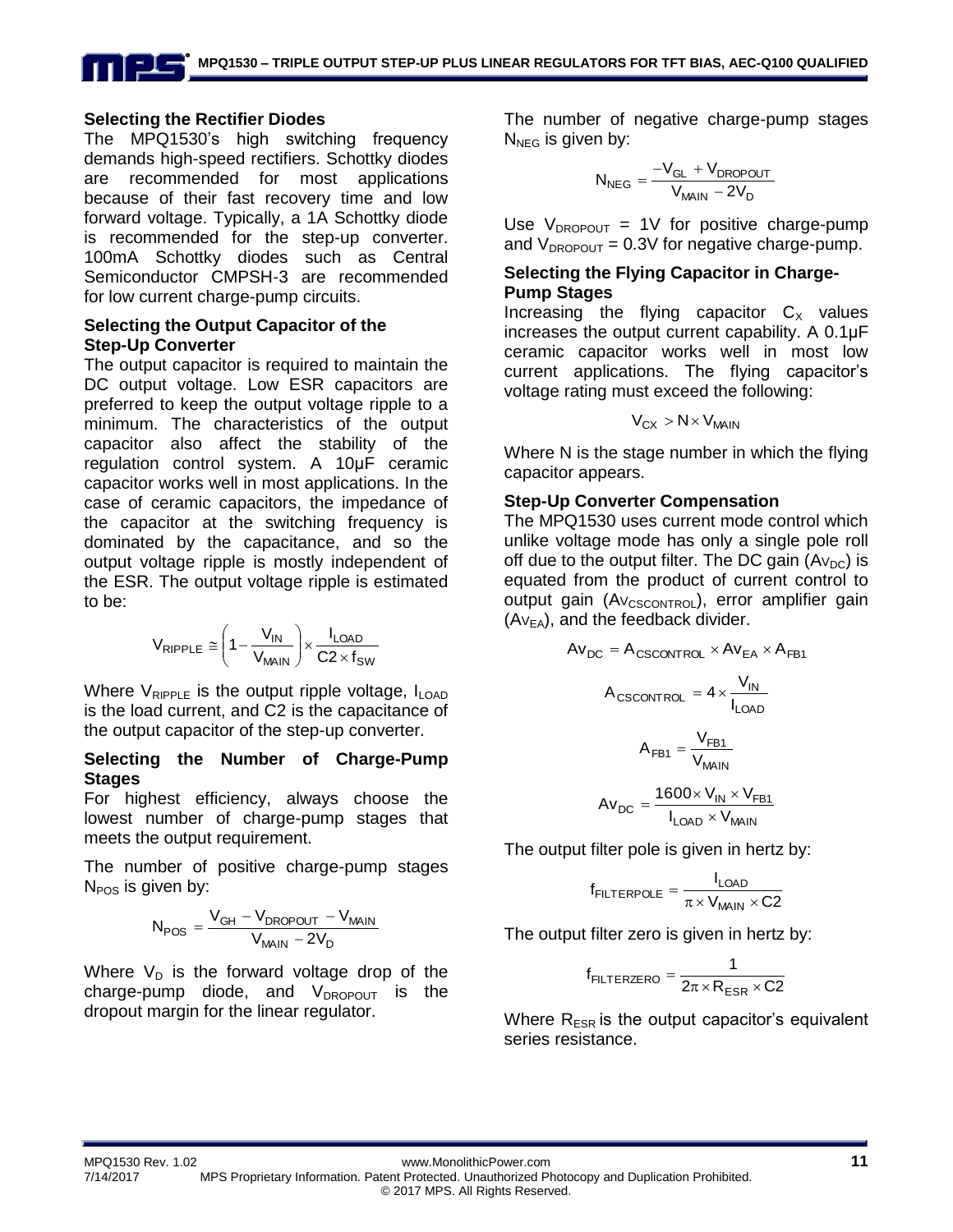With all boost regulators the right half plane zero (RHPZ) is given in hertz by:

$$
f_{RHPZ} = \frac{\left(\frac{V_{IN}}{V_{MAIN}}\right)^2 \times V_{MAIN}}{2\pi \times I_{LOAD} \times L1}
$$

#### **Error Amplifier Compensation**

To stabilize the feedback loop dynamics the error amplifier compensation is as follows:

$$
f_{\text{POLE1}} \approx \frac{1}{2\pi \times 10^6 \times C3}
$$

$$
f_{\text{ZERO1}} \approx \frac{1}{2\pi \times R3 \times C3}
$$

Where R3 and C3 are part of the compensation network in Figure 3. A 6.8kΩ and 10nF combination gives about  $70^{\circ}$  of phase margin and bandwidth of about 35kHz for most load conditions.

#### **Linear Regulator Compensation**

The positive and negative regulators are controlled by a transconductance amplifier and a pass transistor. The DC gain of either LDO is approximately 100dB with a slight dependency on load current. The output capacitor  $(C<sub>LDO</sub>)$  and resistance load  $(R<sub>LOAD</sub>)$  make-up the dominant pole.

$$
f_{\text{LDOPOLE1}} = \frac{1}{2\pi \times R_{\text{LOAD}} \times C_{\text{LDO}}}
$$

The pass transistor's internal pole is about 100Hz to 300Hz. To compensate for the two pole system and add more phase and gain margin, a capacitor network can be added in parallel with the high-side resistor.

For the positive linear regulator:

$$
f_{\text{POSPOLE1}} = \frac{1}{2\pi \times \text{R9} \|\text{R8} \times \text{C7}}
$$

$$
f_{\text{POSZERO1}} = \frac{1}{2\pi \times \text{R9} \times \text{C7}}
$$

For the negative linear regulator:

$$
f_{NEGPOLE1} = \frac{1}{2\pi \times R7|RS \times C9}
$$

$$
f_{NEGZERO1} = \frac{1}{2\pi \times R7 \times C9}
$$

 $f_{\text{POSPOLE1}}$  and  $f_{\text{NEGPOLE1}}$  are necessary to cancel out the zero created by the equivalent series resistance  $(R<sub>LDOESR</sub>)$  of the output capacitor.

$$
f_{\text{LDOZERO}} = \frac{1}{2\pi \times R_{\text{LDOESR}} \times C_{\text{LDO}}
$$

For the component values shown in Figure 3, a 330pF capacitor provides about  $30^{\circ}$  of phase margin and a bandwidth of approximately 90kHz on both regulators.

#### **Layout Considerations**

Careful PC board layout is important to minimize ground bounce and noise. First, place the main boost converter inductor, output diode and output capacitor as close to the SW and PGND pins as possible with wide traces. Then place ceramic bypass capacitors near IN, IN2 and IN3 pins to the PGND pin. Keep the charge-pump circuitry close to the IC with wide traces. Place all FB resistive dividers close to their respective FB pins. Separate GND and PGND areas and connect them at one point as close to the IC as possible. Avoid having sensitive traces near the SW node and high current lines. Refer to the MPQ1530 demo board for an example of proper board layout.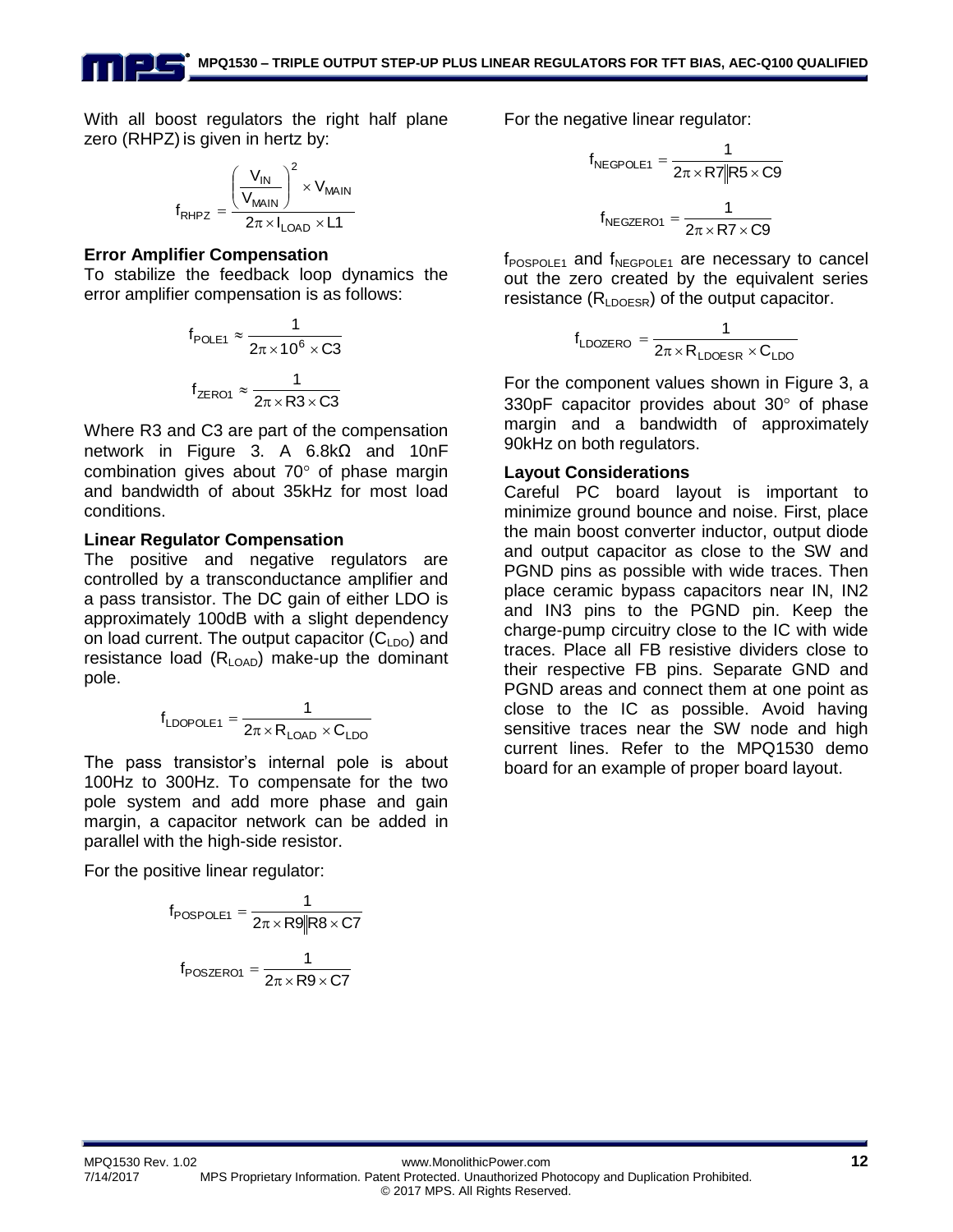#### **Design Specification**

The below is a design example following the application guidelines for the specifications:

| <b>Parameter</b>        | <b>Symbol</b>                | Value     | <b>Units</b> |
|-------------------------|------------------------------|-----------|--------------|
| Input Voltage           | V <sub>IN</sub>              | $3 - 5.5$ |              |
| Output Voltage 1        | $\mathsf{V}_{\mathsf{MAIN}}$ | $+13$     |              |
| <b>Output Current 1</b> | <b>I</b> MAIN                | 350       | mA           |
| Output Voltage 2        | V <sub>GH</sub>              | $+27$     | \/           |
| <b>Output Current 2</b> | l <sub>GH</sub>              | 20        | mA           |
| Output Voltage 3        | V <sub>GL</sub>              | $-8.5$    | V            |
| <b>Output Current 3</b> | $I_{\scriptstyle\rm GL}$     | 20        | mA           |

#### **Table 1: Design Example Specification**

#### **Design Example**

The detailed application schematic is shown in Figure 3. The typical performance and circuit waveforms have been shown in the Typical Performance Characteristics section. For more device applications, please refer to the related Evaluation Board Datasheets.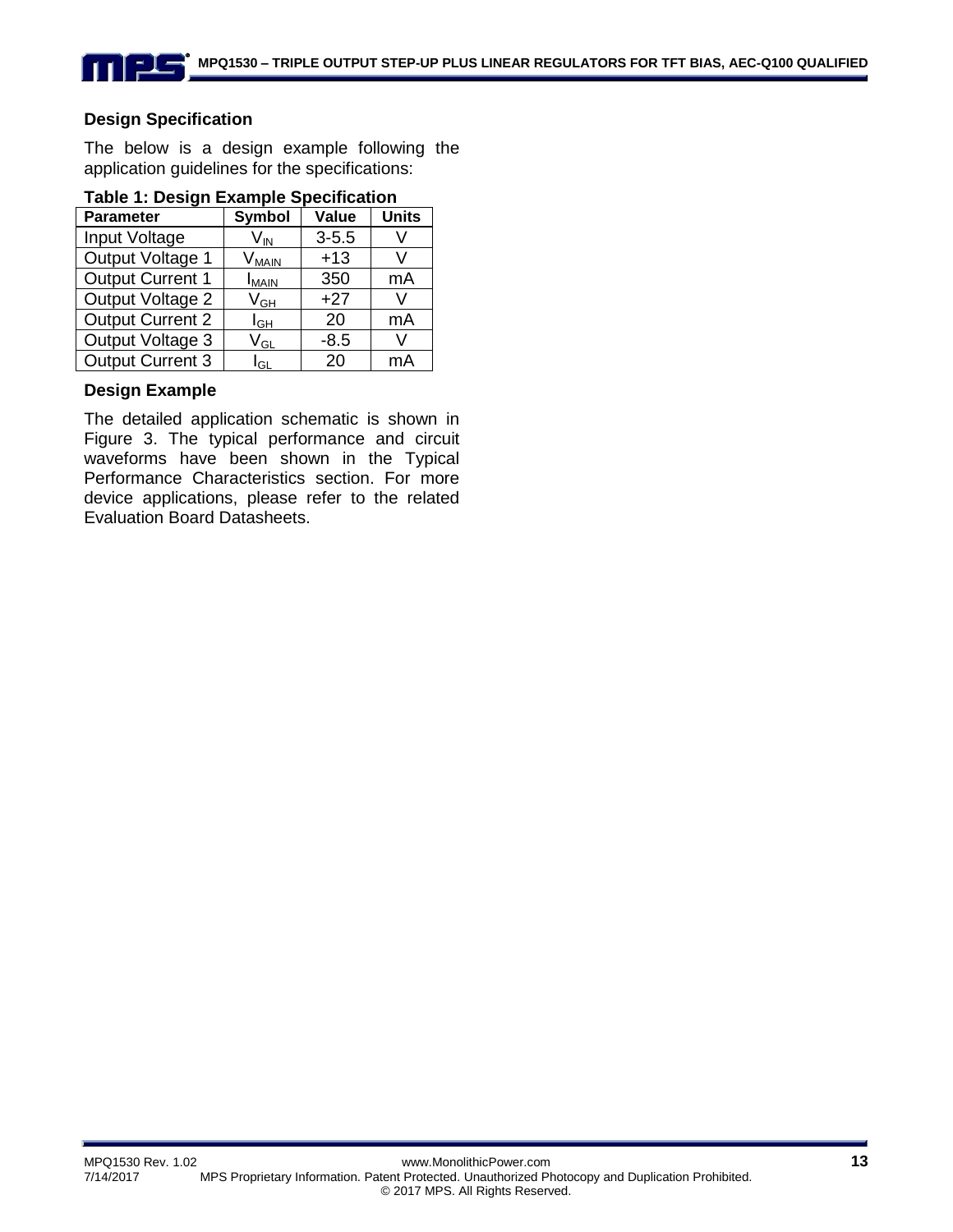## **TYPICAL APPLICATION CIRCUITS**

FIF



**Figure 3—Triple Output Boost Application Circuit**